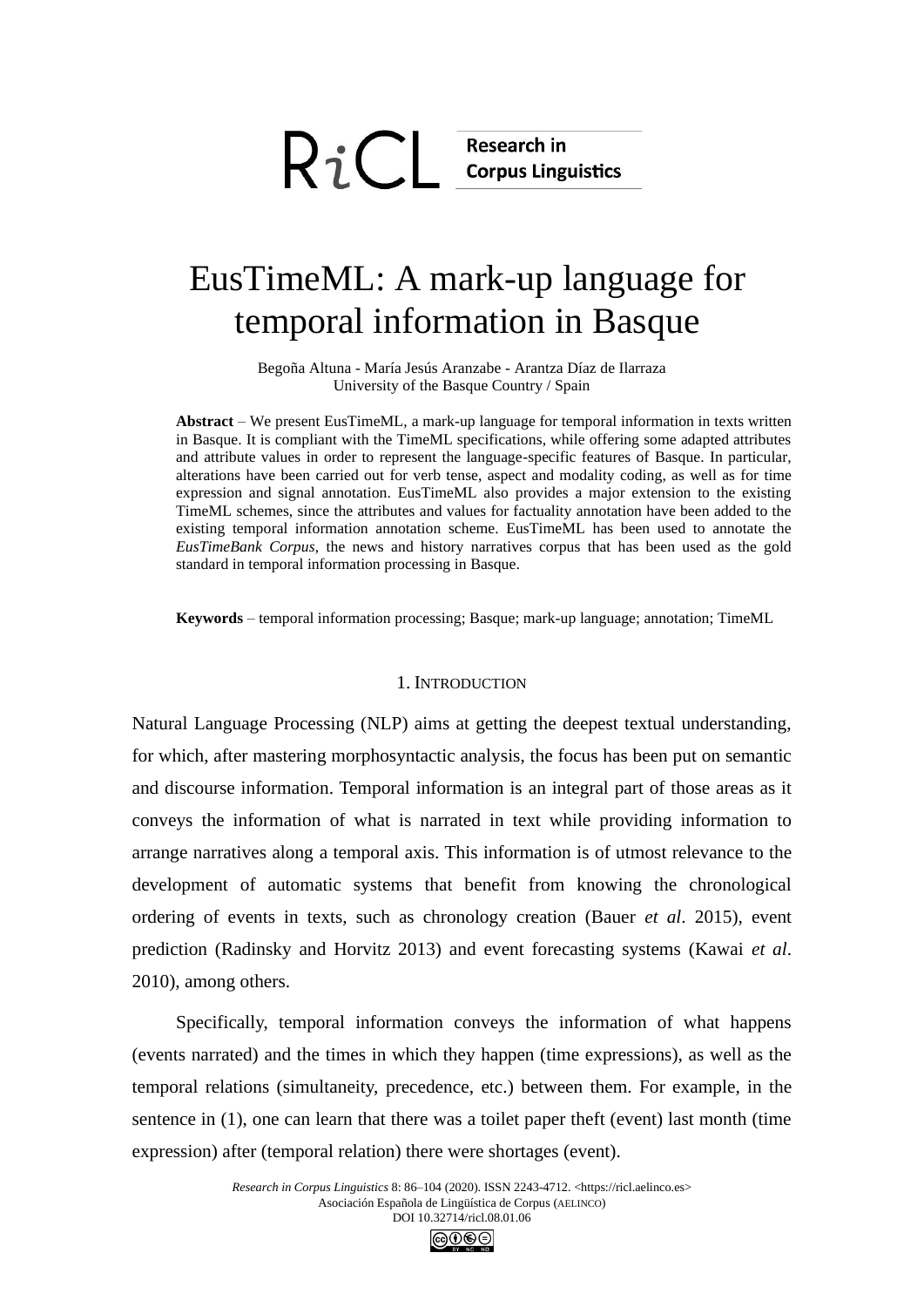(1) Last month, armed robbers stole pallets of toilet paper in Hong Kong following panic-buying induced shortages.

That temporal information is collected in corpora that are annotated following structured formats, e.g., the eXtended Mark-up Language (XML), which make the information in the texts machine-readable. Mark-up languages provide a set of tags to classify the different elements in the text, as well as a set of attributes to describe the relevant linguistic features of those elements.

For the annotation of temporal information in Basque, we have created EusTimeML, a TimeML-compliant mark-up scheme (Pustejovsky *et al*. 2003a). It provides tags for events, time expressions and the relations that hold between them in XML format. As Figure 1 shows, some text strings have been assigned a tag (in green) since those are the elements in text that express temporal information. Additionally, a set of attributes (in purple) represents the main information (in pink) those strings convey.

```
<?xml version="1.0" encoding="UTF-8"?>
<sub>T</sub>imeMl></sub>
   <DOCID>10026-First_A380_enters_commercial_service.txt</DOCID>
   <DCT><TIMEX3 tid="t0" type="DATE" value="2007-10-17" temporalFunction="false"
         functionInDocument="CREATION_TIME">2007-10-17</TIMEX3>
   \leq/DCT\geq<TFXT>
      Lehen A380a
       <EVENT eid="e1" class="ASPECTUAL">hasi</EVENT>
       da
       <EVENT eid="e2" class="OCCURRENCE">zerbitzu</EVENT>
       komertziala
       <EVENT eid="e3" class="OCCURRENCE">ematen</EVENT>
       <TIMEX3 tid="t4" type="DATE" value="2007-18-17">2007ko urriaren 17a</TIMEX3>
       - Hegazkingintzaren historian , sekulako<br><EVENT eid="e4" class="OCCURRENCE">lorpena</EVENT><br><EVENT eid="e5" class="OCCURRENCE">izan</EVENT>
       da : lehen Airbus A380a
       da : Lehen Airbus A380a<br><TIMEX3 tid="t15" type="TIME" value="2007-10-17T18:40">18:40an ( GMT + 8 )</TIMEX3><br><EVENT eid="e6" class="OCCURRENCE">lurreratu</EVENT>
       da Singapur-en , Changi nazioarteko aireportuan , Airbus-en bidalketa-zentrotik<br><EVENT eid="e7" class="OCCURRENCE">atera</EVENT>
       eta
       <TIMEX3 tid="t17" type="DURATION" value="PT12H">12 orduko</TIMEX3>
       <timess tid="ti/" type="bunAtion" value="PTIZH">12<br><tVENT eid="e8" class="OCCURRENCE">hegaldia</tVENT><tVENT eid="e9" class="OCCURRENCE">egin</tVENT>
       <SIGNAL sid="s1">ostean</SIGNAL>
       . Hegazkinari 400 bat gonbidatuk
       <EVENT eid="e10" class="OCCURRENCE">egin</EVENT>
       zioten
        <EVENT eid="ell" class="OCCURRENCE">ongietorria</EVENT>
       laster
       <EVENT eid="e12" class="OCCURRENCE">zabalduko</EVENT>
       den Changi Nazioarteko aireportuko 3. terminalean .
   </TEXT>
\le/TimeML>
```
Figure 1: A text annotated following the EusTimeML mark-up language (simplified annotation)

The text in Figure 1 is part of the *EusTimeBank Corpus* (Altuna *et al*. under revision a) which, in turn, has been used to train and evaluate temporal information processing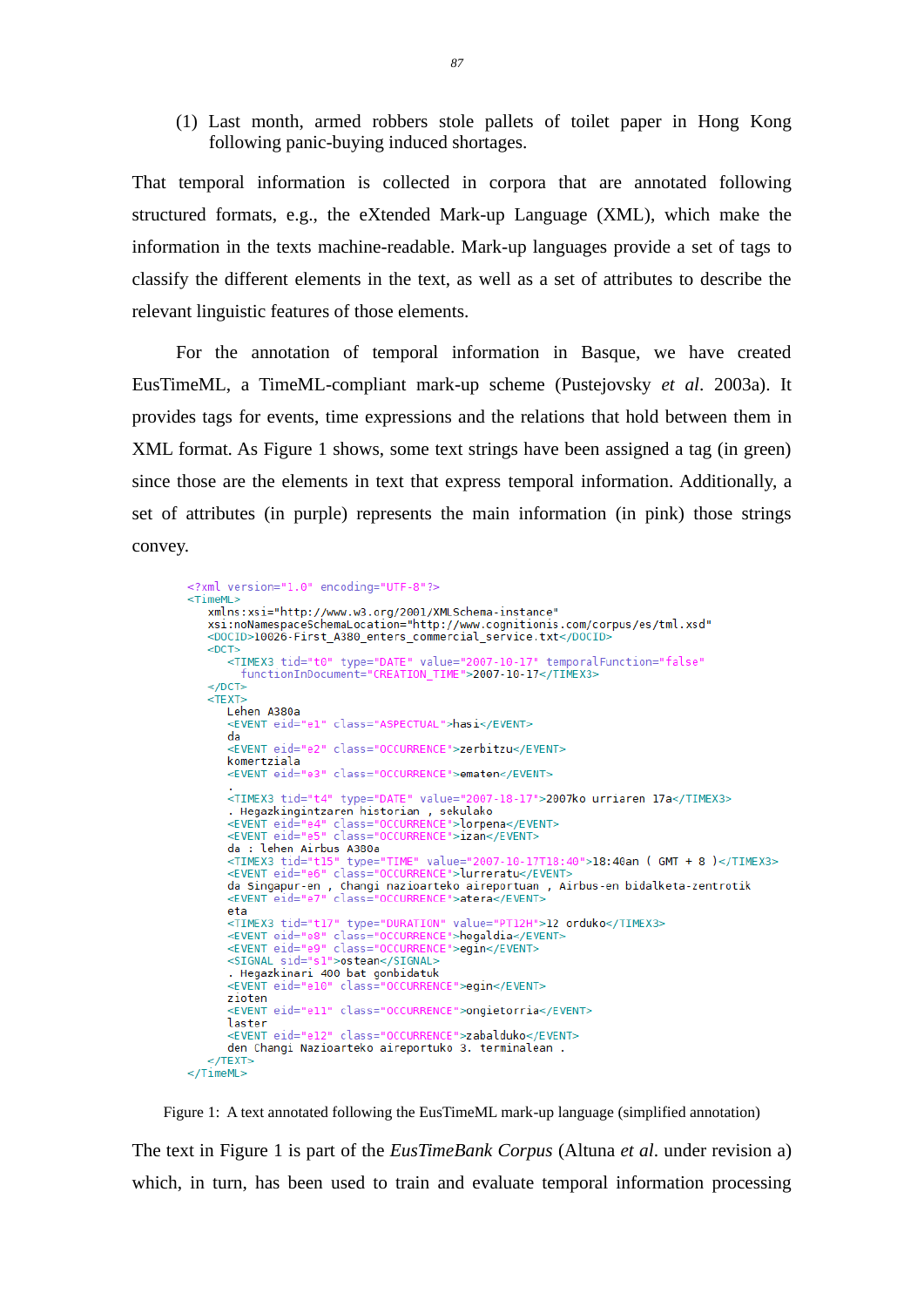tools. The Basque language has a long tradition of linguistic analysis and automatic processing (Alegria and Sarasola 2017) and integrating temporal information processing in the Basque processing pipeline (Otegi *et al*. 2016) has been the major motivation of this work.

This paper is structured as follows. We revisit the most relevant work on temporal information mark-up languages in Section 2. In Section 3, we present the basic features of TimeML, and in Section 4 we describe the most relevant linguistic features of Basque and the adaptations of TimeML that we have instituted to accommodate those features. We discuss the strengths and weaknesses of EusTimeML in Section 5, and we conclude our work in Section 6.

# 2. BACKGROUND

Temporal information processing has attracted the interest of NLP scholars over the last two decades and has experienced a substantial boost since the creation of TimeML (Pustejovsky *et al*. 2003a). In fact, ever since the creation of TimeML, resource generation efforts and system evaluation competitions have multiplied. TimeML has been adapted to multiple languages, tasks and domains, and corpora annotated with TimeML schemes have increased in number.

The first temporal information mark-up languages (Mani and Wilson 2000; Ferro *et al*. 2003) only dealt with time expressions, for which the TIMEX and TIMEX2 tags respectively were created. These two tags also offered a set of basic attributes to code the main information expressed by time expressions, such as the normalised value and the granularity of the time expression. TimeML (Pustejovsky *et al*. 2003a), instead, made a qualitative leap in temporal information annotation, as this mark-up language offered tags for all the elements taking part in the expression of temporal information (see Section 3).

TimeML is now an  $ISO<sup>1</sup>$  standard (Pustejovsky *et al.* 2010) used in the annotation of many temporally annotated corpora such as *TimeBank* (Pustejovsky *et al*. 2003b, 2006), the *THYME Corpus* (Styler *et al*. 2014), the *PHEME Tweet Corpus* (Derczynski and Bontcheva 2014) and the *Event StoryLine Corpus* (Caselli and Vossen 2017), among others. Moreover, TimeML has been adapted to address some special annotation

<sup>&</sup>lt;sup>1</sup> International Standards Organisation.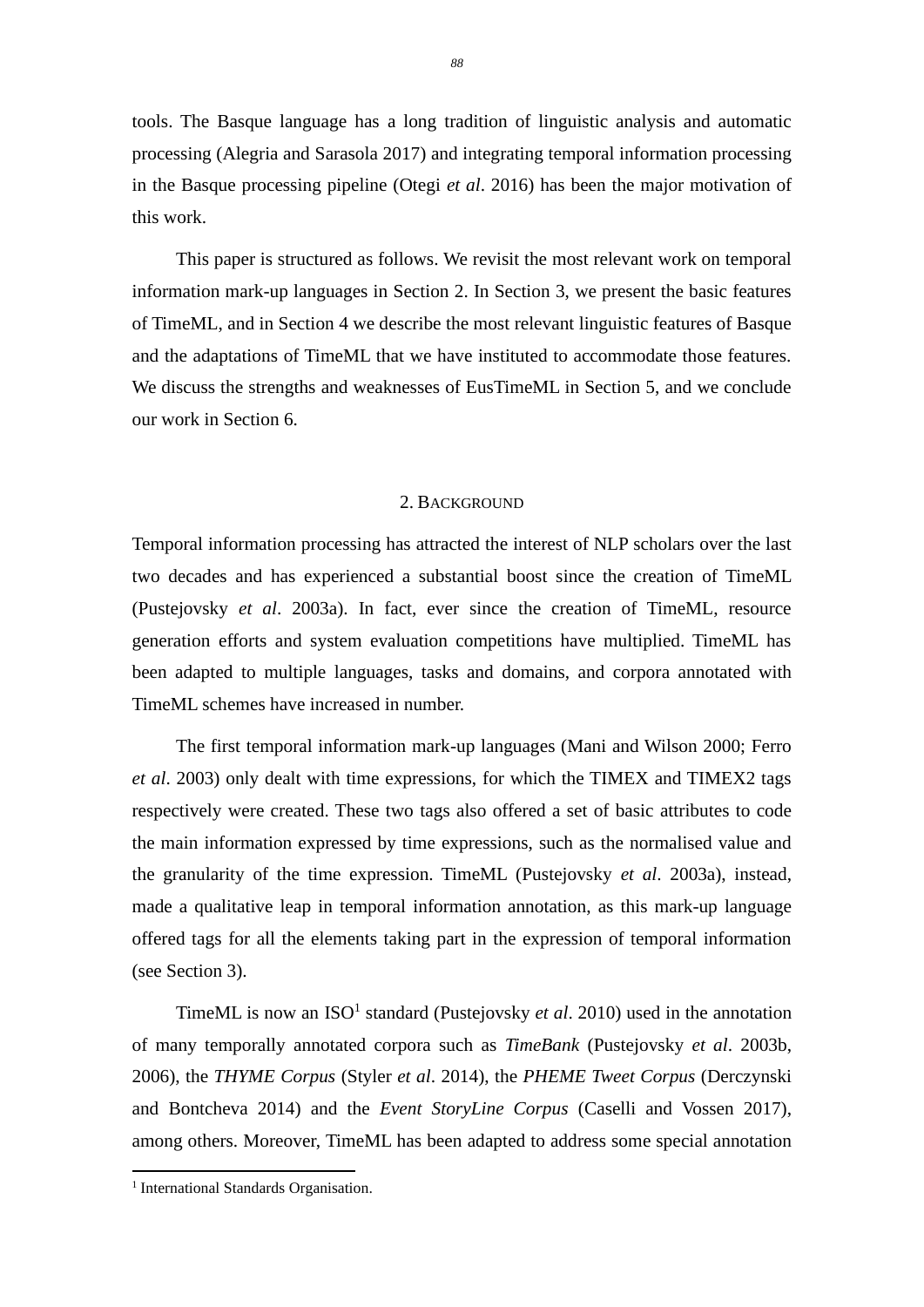needs. TimeML-strict (Derczynski *et al*. 2013) aims at reducing annotation ambiguity and TimeML-Dense (Cassidy *et al*. 2014) offers the opportunity to create denser temporal relation graphs, while Mostafazadeh *et al*. (2016) use a reduced version of TimeML to annotate the *ROCStories Corpus*.

TimeML has also been developed for many languages, as it is considered a *de facto* standard. Among other languages, TimeML schemes are available for French (Bittar 2010), Italian (Caselli *et al*. 2011), Portuguese (Costa and Branco 2012) Romanian (Forăscu and Tufiş 2012), Spanish (Saurí *et al*. 2009, 2010; Saurí 2010) and Catalan (Saurí and Pustejovsky 2009, 2010; Saurí 2010) and Korean (Jeong *et al*. 2015).

Nonetheless, TimeML is not the only mark-up language that has been developed to address temporal information. TEMANTEX (Wonsever *et al*. 2015) merges event annotation and factuality annotation. In the mark-up language developed for the *NewsReader project* (Minard *et al*. 2016), in turn, temporal information is tagged as in TimeML, but causality relations and entity co-reference are also considered. PLIMEX (Kocoń and Marcińczuk 2015) addresses time expressions in Polish and follows TimeML guidelines quite narrowly. Finally, Ning *et al*. (2018) created a mark-up language that focuses on the extraction of relevant information for timeline construction. This mark-up language complies with most of the TimeML decisions, while it offers a much richer annotation for intrasentential temporal relations.

# 3. TIMEML

The TimeML mark-up language was specifically created to annotate events, time expressions and the temporal relations between them in text (Pustejovsky *et al*. 2010). For that, the following set of tags was defined, one for each element concerning temporal information or type of relation:

- $\leq$  EVENT> for events: actions and situations that happen or occur, as in (2).<sup>2</sup>
	- (2) Numerous conspiracies have <EVENT>appeared</EVENT> since the <EVENT>outbreak</EVENT>.
- <TIMEX3> for temporal expressions that convey date, time, duration or set information, as in (3).

<sup>2</sup> TimeML foresees single-token annotations for events.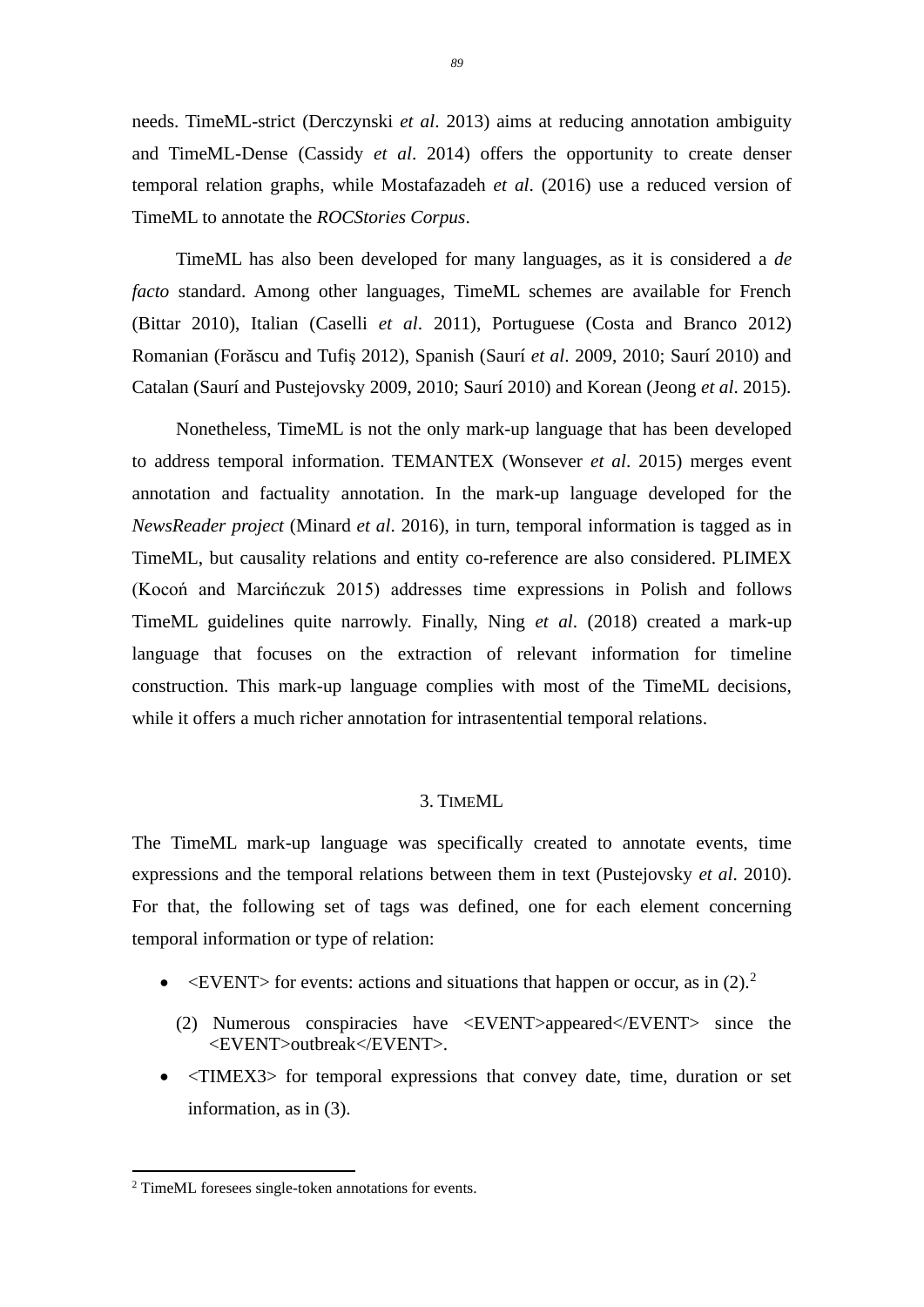- (3) Cases of the new coronavirus emerged in Wuhan <TIMEX3>late last year</TIMEX3>.
- <SIGNAL> for sections of text, most commonly function words, that indicate the type of relation among temporal objects, as in (4).
	- (4) Numerous conspiracies have appeared <SIGNAL>since</SIGNAL> the outbreak.
- <TLINK> for temporal relations between two events, two time expressions or an event (in bold) and a time expression (in italics), as in (5).
	- (5) Numerous conspiracies (ei1) have **appeared** (ei2) since the *outbreak* (ei3). <TLINK eventInstanceID="ei2" relatedToEvent="ei3" relType="BEGUN\_BY"/>
- <ALINK> for aspectual relations between an aspectual event (in bold) and its subordinated event (in italics), as in (6).
	- (6) Several patent documents **started** (ei1) to *circulate* (ei2) on Twitter. <ALINK eventInstanceID="ei1" relatedToEvent="ei2" relType="START"/>
- <SLINK> for subordination relations between a main event (in bold) and its subordinated event (in italics), as in (7).
	- (7) Ms Mengyun apologised (ei1), **saying** (ei2) she was "just *trying* (ei3) to introduce (ei4) the life of local people". <SLINK eventInstanceID="ei2" relatedToEvent="ei3" relType="EVIDENTIAL"/>

These tags contained a set of attributes that coded or normalised the temporal information conveying features of the temporal objects and relations. Table 1 presents the attributes in TimeML for event features. In this case, four types of attributes can be identified according to the type of information they represent: i) event ID (*eid*) and event instance ID (*eiid*) offer identification information; ii) class (*class*) offers event classification information; iii) tense (*tense*) and aspect (*aspect*) offer temporal information; and, finally iv) part-of-speech (*pos*), polarity (*polarity*) and modality (*modality*) offer other relevant linguistic information. Those attributes may get different types of values. Some attribute values can be strings (CDATA) or integers, such as in *eid*, while others get their values from a list of pre-established options, such as for *class*, *tense* and *aspect*.

Attributes and attribute values for the remaining tags have also been defined in TimeML. In the case of TIMEX3 the most relevant tags express the type and normalised value of the time expressions, and SIGNAL tags do not get any attributes. For the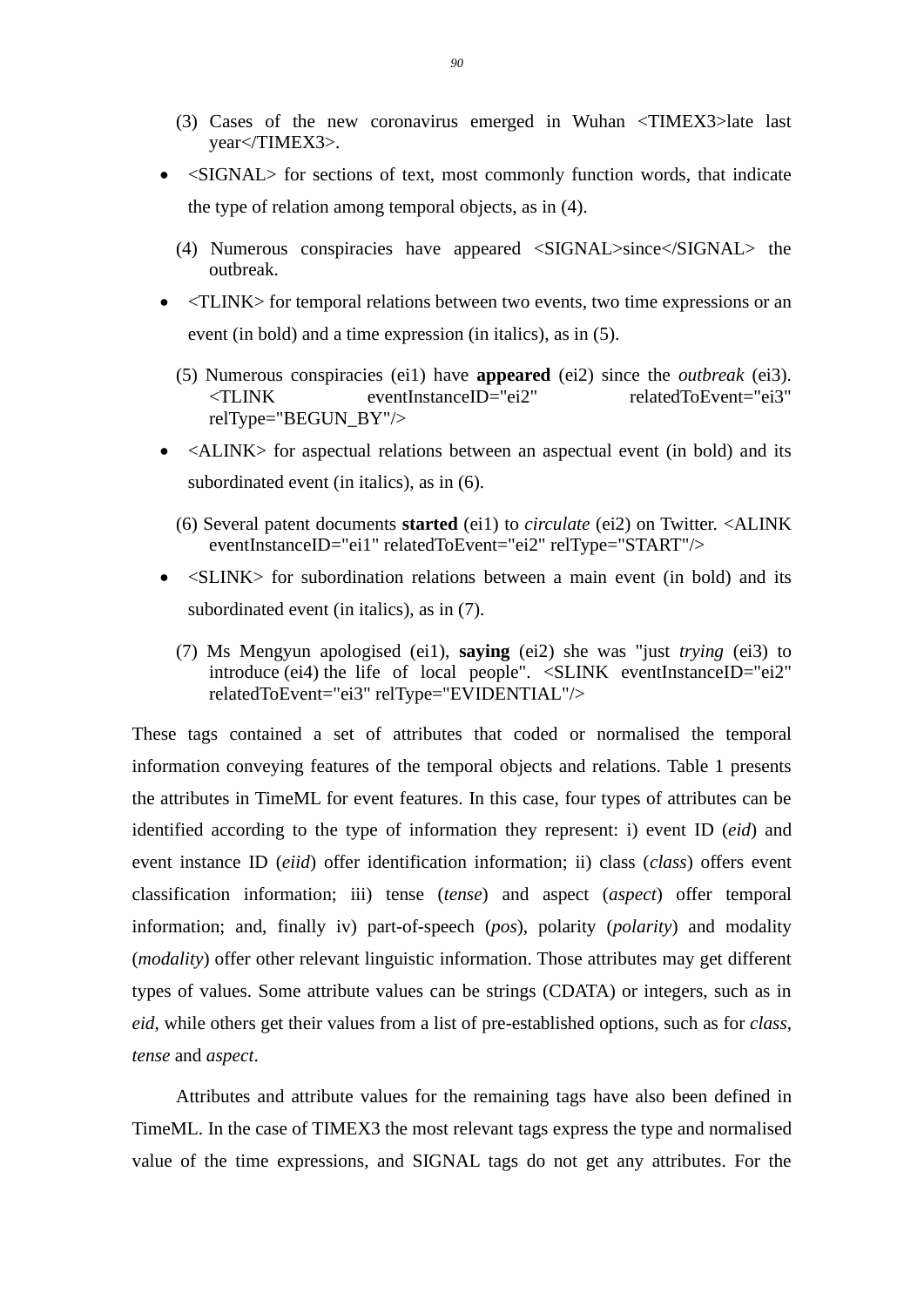relations, the source, target and relation type are specified. The complete description of the TimeML tags, attributes and attribute values can be found in TimeML Working Group (2010).

| <b>Event attributes</b>           | <b>Values</b>                                                             |
|-----------------------------------|---------------------------------------------------------------------------|
| Event ID $(eid)$                  | $e$ integer                                                               |
| Event instance ID ( <i>eiid</i> ) | $e$ <i>i</i> $\langle$ <i>integer</i> $>$                                 |
| Class ( <i>class</i> )            | REPORTING, PERCEPTION, ASPECTUAL, I_ACTION, I_STATE,<br><b>OCCURRENCE</b> |
| Tense <i>(tense)</i>              | PAST, PRESENT, FUTURE, NONE, INFINITIVE, PRESPART, PASTPART               |
| Aspect ( <i>aspect</i> )          | PROGRESSIVE, PERFECTIVE, PERFECTIVE PROGRESSIVE, NONE                     |
| Part of speech ( <i>pos</i> )     | ADJECTIVE, NOUN, VERB, PREP, OTHER                                        |
| Polarity ( <i>polarity</i> )      | NEG, POS                                                                  |
| Modality ( <i>modality</i> )      | <b>CDATA</b>                                                              |

Table 1: Attributes of the TimeML <EVENT> tag and their possible values

# 4. LANGUAGE-SPECIFIC ISSUES AND EXTENSIONS TO TIMEML

EusTimeML follows most of the standards in TimeML, namely, it preserves the tokenlevel annotation system and all the tags proposed in TimeML, as well as the attributes and values that code temporal information. Additionally, it also shares almost all the attributes for linguistic features and their values. Nonetheless, Basque has some language-specific issues (see Section 4.1) that have conditioned the adaptation of TimeML to Basque (see Section 4.2), for which a series of attribute values has been altered. Furthermore, EusTimeML offers a set of attributes to address some supplementary information so as to increase the amount and variety of information it encodes (see Section 4.3). These all have contributed to the final version of EusTimeML (see Section 4.4).

# *4.1. Language-specific issues*

Basque is a non-Indo-European language isolate, and thus it does not share many of the linguistic features of its neighbouring languages. In particular, many of its morphosyntactic features differ from the features in neighbouring languages and, hence, specific research for processing Basque is usually needed, as choices made for other languages cannot be applied straightforwardly.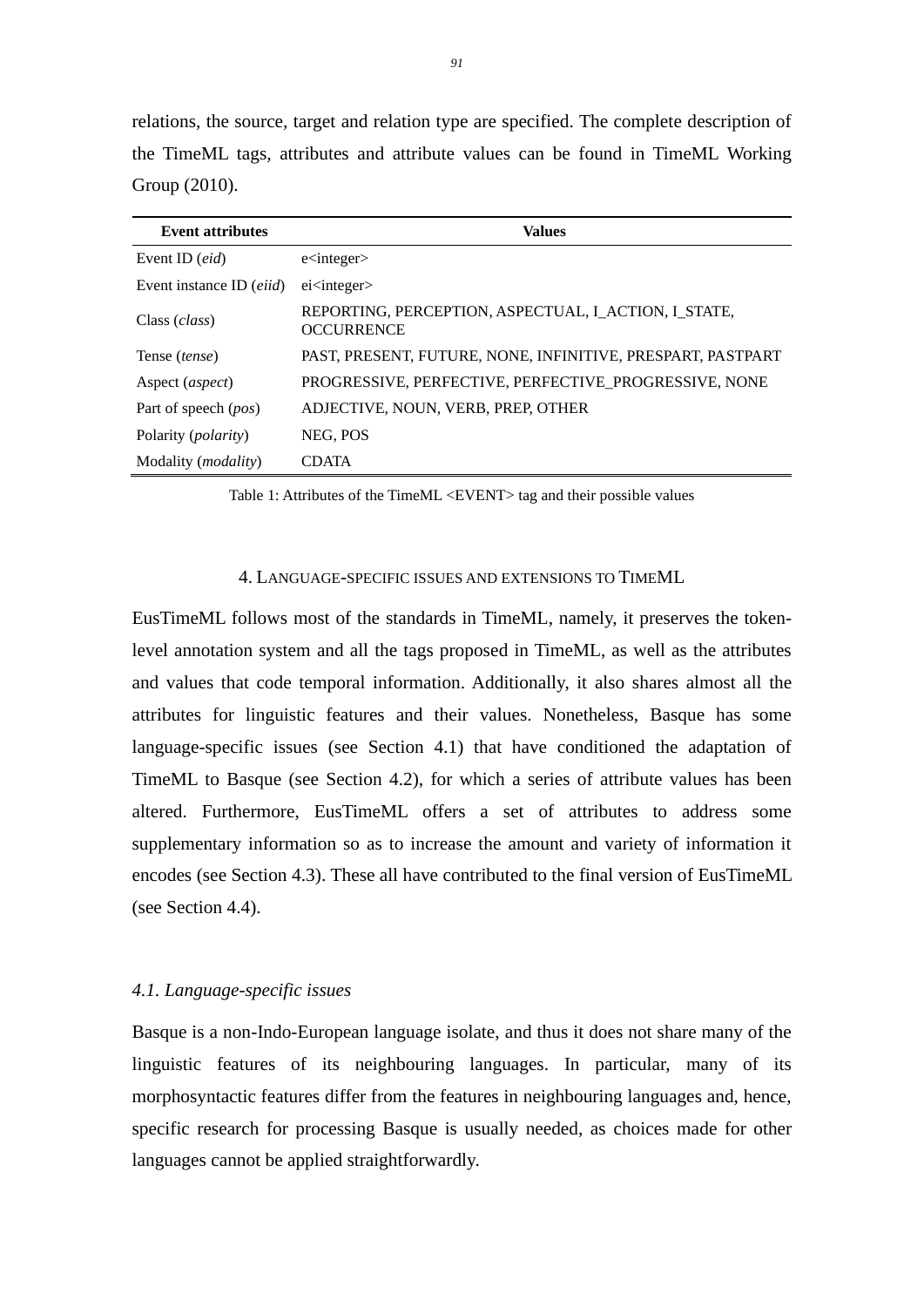For example, Basque is a highly agglutinative language in which information commonly expressed by prepositions in neighbouring languages is expressed by a rich set of postpositions attached to lemmas, as can be seen in the sentence in (8). This feature is extremely relevant in temporal information processing as lemmas accompanied by spatio-temporal declension cases are very frequent in temporal information expressions.

(8) Sorosleek iluntzetik egunsentira etengo dituzte erreskate-operazioak. Rescuers sunset.ABL sunrise.ALL stop.FUT aux.PRES rescue.operations. 'Rescuers will stop rescue operations from sunset to sunrise.'

In (8) there are two time expressions: *iluntzetik* 'from sunset' and *egunsentira* 'to sunrise'. *Iluntze* and *egunsenti* mean 'sunset' and 'sunrise', respectively, while the suffix *-etik* expresses the ablative case and *-ra* represents the allative case.

Verbal conjugation also represents a major difference between Basque and other languages. In Basque, there is a short list of single-word verb forms, typically to express punctual aspect, whereas most of the tensed verb forms are periphrastic. The lexical meaning of the verb and aspect are expressed in the main verb, while the auxiliary verb expresses tense and agreement with the persons taking part in the event, as well as mood and modality.

Looking at the sentence in (8) again, one may notice that the verb *etengo dituzte* ('will stop') also shows the rich morphology of Basque. The suffix *-go* expresses the future aspect of the verb and the auxiliary *dituzte* represents the present time tense (*d-*) as well as the concordance with the object (*erreskate-operazioak.*3PL), *-it-* and *-z-*, and the subject (*sorosleek.*3PL), *-te*.

As just mentioned, the future meaning of a verb is considered an aspectual value in Basque, whereas in many European languages future events are expressed by the future tense. This makes it possible to understand the Basque verbal tense as a bidimensional present-past feature (Table 2), and verbal aspect as a perfect-future feature (Table 3).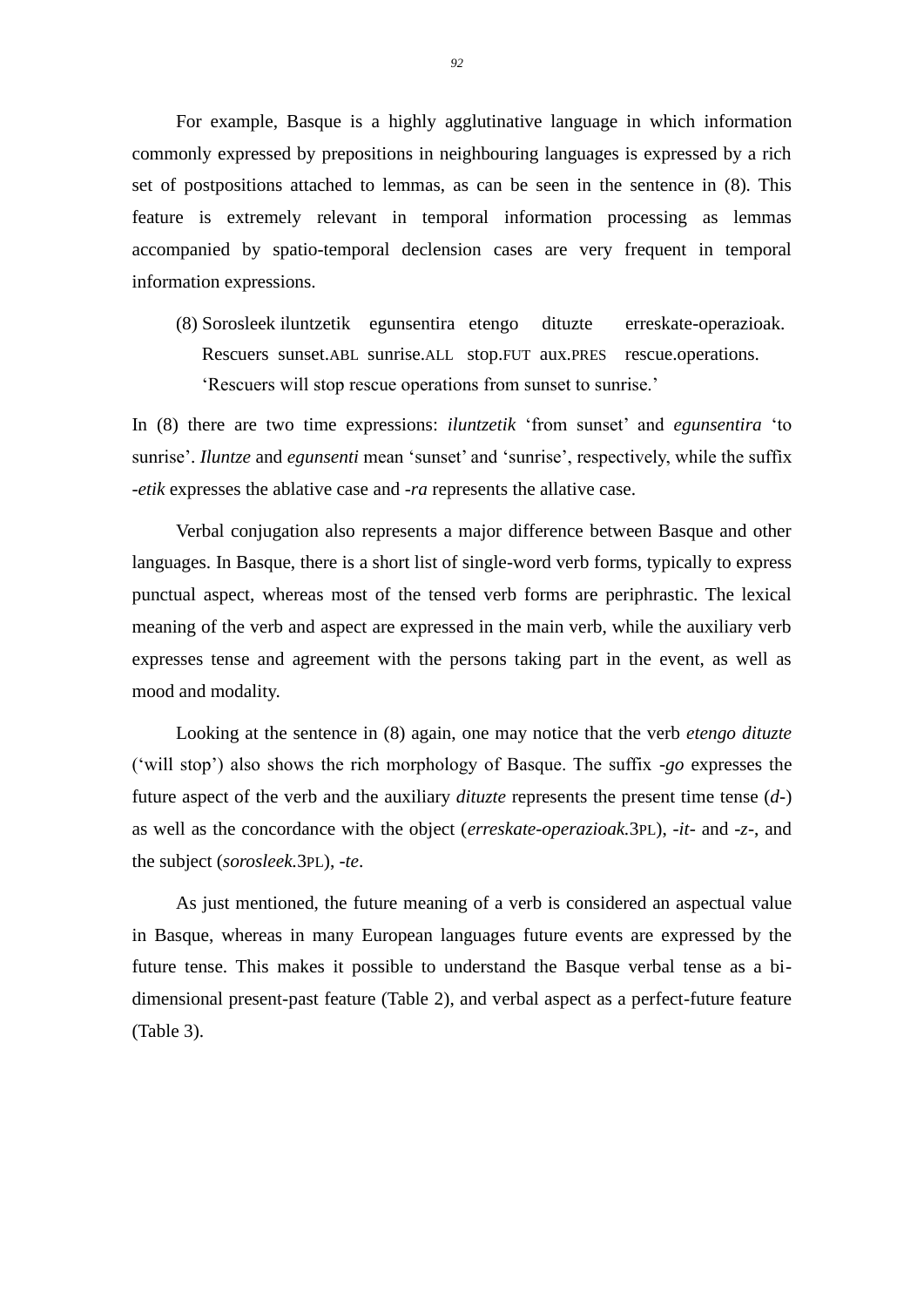|                 |                       | <b>Present</b>                                                                            |                                   |  |
|-----------------|-----------------------|-------------------------------------------------------------------------------------------|-----------------------------------|--|
|                 |                       | Present                                                                                   | Non-present                       |  |
|                 |                       | Non-past Eten dituzte ('They have stopped') Eten (izan) balituzte ('If they had stopped') |                                   |  |
| Past            | Past                  | Eten zitutzen ('They stopped')                                                            |                                   |  |
|                 |                       | Table 2: Representation of verbal tenses in Basque                                        |                                   |  |
|                 | <b>Perfectiveness</b> |                                                                                           |                                   |  |
|                 |                       | Perfect                                                                                   | Non perfect                       |  |
|                 |                       | Non-future Eten dituzte ('They have stopped')                                             | Eteten dituzte ('They stop')      |  |
| <b>Futurity</b> |                       | Future                                                                                    | Etengo dituzte ('They will stop') |  |

Table 3: Representation of verbal aspect in Basque

#### *4.2. Adaptations to TimeML*

Although the TimeML mark-up language is considered to be a standard for temporal information annotation, each version contains subtle variations to address language or task-specific issues. In EusTimeML, some of the attribute values have been modified to accommodate the analysis of Basque grammar.

#### 4.2.1. Time expression and signal annotation

As introduced in Section 4.1, time expressions often get spatio-temporal postpositions and both elements commonly appear as a single token. Those elements are given separated tags in TimeML-styled schemes: one for the time expression (<TIMEX3>) and one for the function word (normally a preposition) expressing a temporal relation (<SIGNAL>). In the case of Basque, instead, as EusTimeML respects the token-level annotation, we decided to annotate the whole word as a time expression, since we believe that the postpositions' relational information can always be recovered from the morphosyntactic parsing.

Nevertheless, free postpositions are also possible in Basque and, in those cases, we decided to assign them a signal tag, as the tags for free postpositions do not interfere with any other tags present in a text. As a consequence, the time expression and signal information annotation according to EusTimeML is represented as in examples (9–10). A similar decision was made for the annotation of events and signals. More precisely, as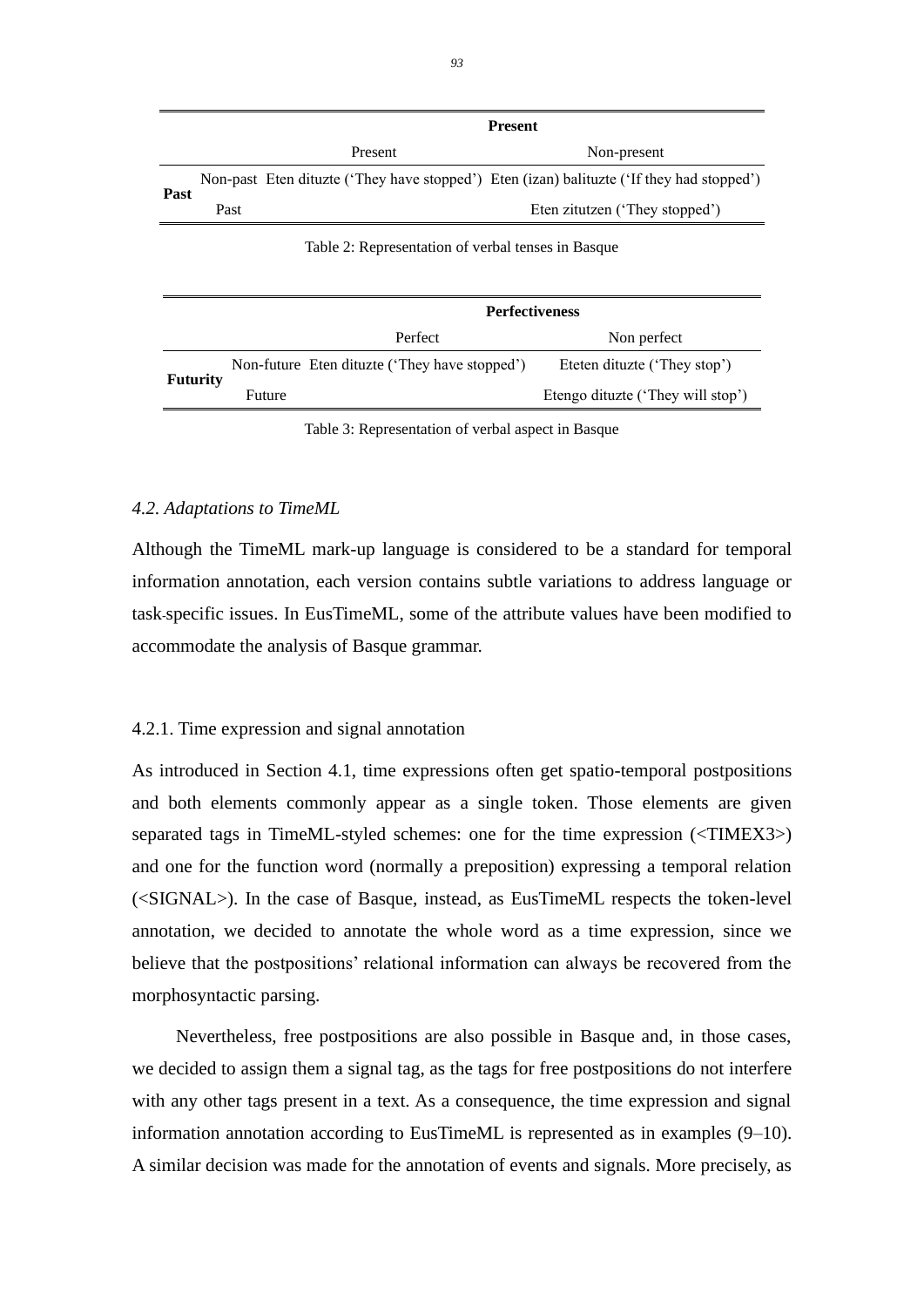only main verbs are given the event tag, the auxiliaries of the periphrastic forms may get signal tags when they contain a temporal postposition, since there is no overlapping tag as in (11).

(9) Sorosleek <TIMEX3>iluntzetik</TIMEX3> <TIMEX3>egunsentira</TIMEX3> etengo dituzte erreskate-operazioak. 'Rescuers will stop rescue operations from <TIMEX3>sunset</TIMEX3> to <TIMEX3>sunrise</TIMEX3>' (10) Krimean gotortu eta <TIMEX3>1920ko udazkenera</TIMEX3> <SIGNAL>arte</SIGNAL> eutsi zuten.

'[They] hid in Crimea and the endured <SIGNAL>until</SIGNAL> <TIMEX3>Autumn 1920</TIMEX3>'

(11) Gerra Zibila Armada Zuria <EVENT>menderatu</EVENT> <SIGNAL>zutenean</SIGNAL> amaitu zen.

'Civil War ended <SIGNAL>when</SIGNAL> [they] <EVENT>overruled</EVENT> the White Army'

As can be seen in (10), the free postposition *arte* has been assigned a SIGNAL tag. The ablative *-tik* and the allative *-ra* in (9), and the allative *-era* in (10), instead, are part of the TIMEX3 tag to which they are attached. Nevertheless, it should be noted that, in (11), the auxiliary *zutenean* contains the locative suffix *-ean*, but as there is no conflict with any other tags, the token has been assigned a SIGNAL tag according to EusTimeML.

4.2.2. Aspect and tense annotation

The fact that the future is represented by aspect in Basque has led us to define an *ad hoc* set of values for aspect and tense. As in other TimeML-styled schemes, verbal aspect is expressed by the *aspect* attribute and verb tense is represented through the *tense* attribute. The values each attribute can be assigned to and the context have been summarised in Table 4.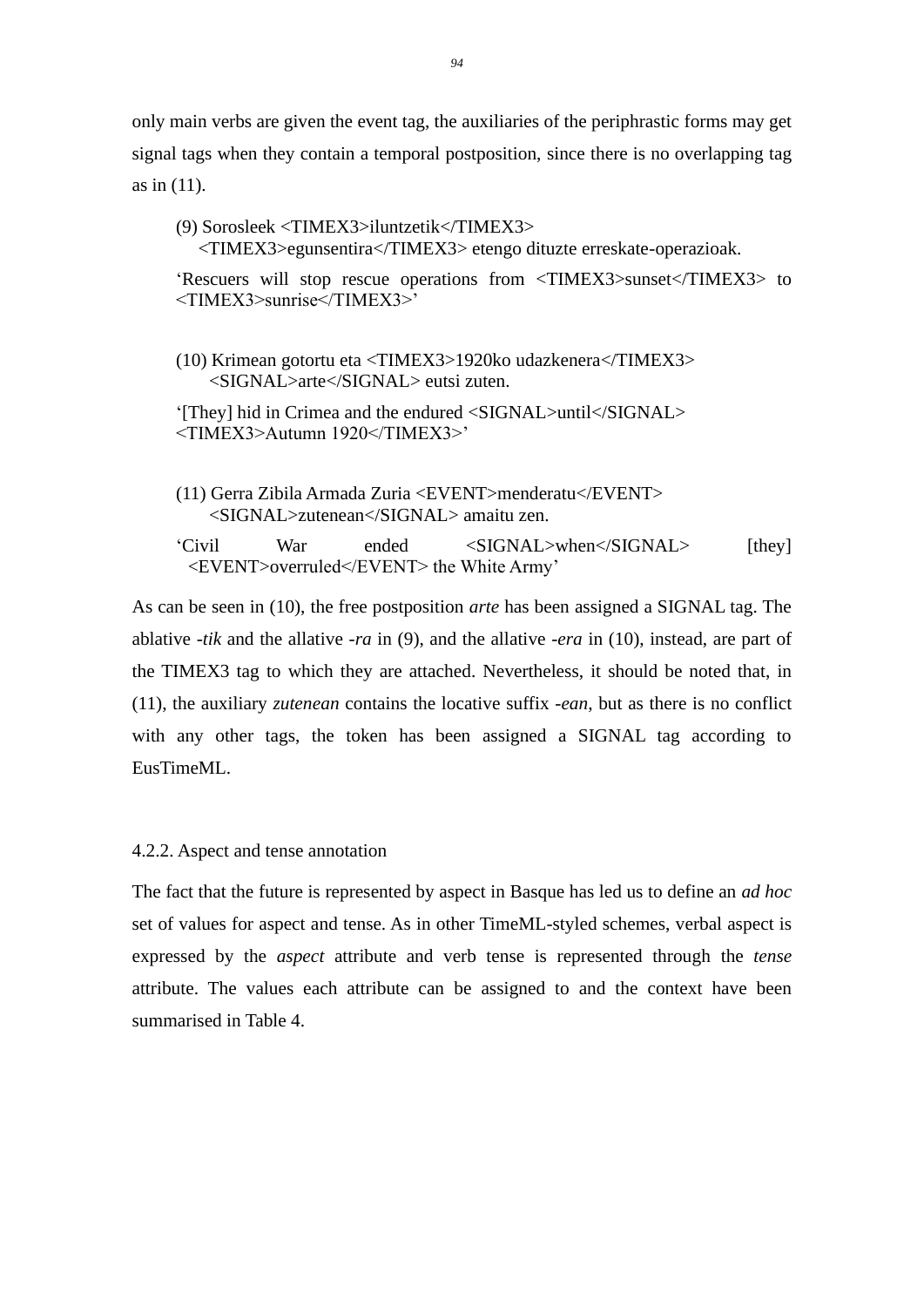| TENSE               |                                                                                    | <b>ASPECT</b>             |                                                                          |  |
|---------------------|------------------------------------------------------------------------------------|---------------------------|--------------------------------------------------------------------------|--|
| <b>Values</b>       | <b>Usages</b>                                                                      | <b>Values</b>             | <b>Usages</b>                                                            |  |
| <b>PRESENT</b>      | Events expressed by verbs in the<br>present tense                                  | <b>PERFECT</b>            | Events expressed by verbs with<br>perfective aspect                      |  |
| <b>PAST</b>         | Events expressed by verbs in the<br>past tense                                     | -PERFECT<br>(NON-PERFECT) | Events expressed by verbs with<br>imperfective aspect                    |  |
| <b>HYPOTHETICAL</b> | Events expressed by verbs in the<br>hypothetical (non-present, non-<br>past) tense | <b>FUTURE</b>             | Events expressed by verbs with<br>future aspect                          |  |
| <b>NONE</b>         | Events expressed by untensed<br>verbs and non-verbal forms                         | <b>NONE</b>               | Events expressed by verbs with<br>no aspect mark and non-verbal<br>forms |  |

Table 4: Values and usages of the *aspect* and *tense* attributes in EusTimeML

As a consequence, for the sentence in (8) the event *etengo dituzte* ('will stop') would be assigned the *aspect* and *tense* values as illustrated in (12), since this is a future verb form. *Erreskate-operazioak* ('rescue operations'), instead, will be assigned NONE as the value for *aspect* and *tense,* as it is expressed by a noun phrase and the form has no aspect or tense marks.

(12) Sorosleek iluntzetik egunsentira <EVENT aspect="FUTURE" tense="PRESENT">etengo</EVENT> dituzte <EVENT aspect="NONE" tense="NONE">erreskate-operazioak</EVENT>.

'Rescuers will <EVENT>stop</EVENT> rescue <EVENT>operations</EVENT> from sunset to sunrise'

# 4.2.3. Modality annotation

The annotation of modality information has been tackled in various ways in the different TimeML-styled mark-up languages. While the Spanish and Catalan TimeML schemes (Saurí and Pustejovsky 2009) do not contain any means for modality annotation, the rest of the analysed mark-up languages do offer the option to express modality through the *mod* attribute. However, while a set of definite values has been defined for the French TimeML (Bittar 2010), in the rest of the analysed mark-up languages the forms found in text are used as values.

In the case of EusTimeML, we have followed the Basque grammar tradition, in which the modal verb *ahal izan/ezin izan* (possibility) and the semi-modal verbs *behar izan* (need or obligation) and *nahi izan* (desire) are considered. Taking this into account, the AHAL, BEHAR and NAHI values have been created for the modality attribute, and we have also used the NONE value for the cases in which no modality is expressed. The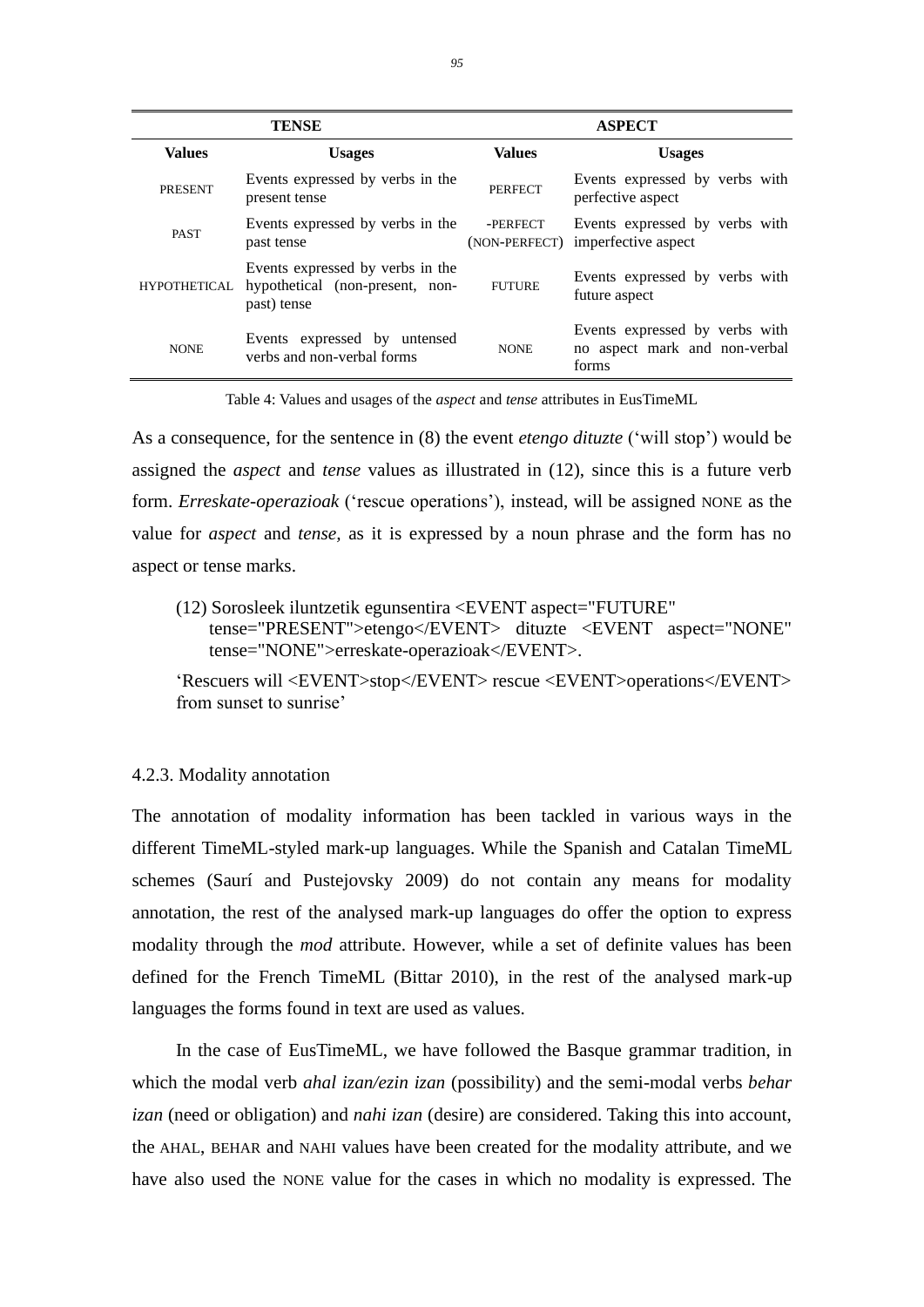NONE value is the one assigned to the events in (13), as they do not convey any modality information.

| $(13)$ Sorosleek | iluntzetik                            | egunsentira | $\epsilon$ EVENT |
|------------------|---------------------------------------|-------------|------------------|
|                  | modality="NONE">etengo                | dituzte     | $\epsilon$ EVENT |
|                  | modality="NONE">erreskate-operazioak. |             |                  |

'Rescuers will <EVENT>stop</EVENT> rescue <EVENT>operations</EVENT> from sunset to sunrise'

#### *4.3. Extensions to TimeML: Factuality*

The main difference between EusTimeML and other TimeML-styled mark-up schemes relies on the factuality annotation added to EusTimeML (Altuna *et al.* 2018a). Factuality annotation has been closely related to TimeML in works such as Saurí (2008), but EusTimeML is the first TimeML-styled scheme that integrates it. For example, verb aspect and tense, the time expressions related to the events condition, the factuality values of the events, and some subordination relations (evidential, factive or counterfactive, among others) may evidence the factuality value of the subordinated event.

As our final goal is building timelines, factuality information will help us discern between events that effectively do occur and that should, as a consequence, appear on a timeline, events that have not happened, and events that may happen in the future. For this reason, we have opted for a factuality scheme in which we classify events as facts, counterfacts, or non-factual events when possible.

In EusTimeML, factuality information is coded through a set of event attributes. These attributes are *polarity* (defined also in TimeML), *certainty*, *factuality* itself, and *specialCases.* These attributes and their values are illustrated in Table 5.

| <b>Polarity</b>                                                    | <b>Certainty</b>                                              | <b>Factuality</b>                                                                                                         | specialCases                                                                                            |
|--------------------------------------------------------------------|---------------------------------------------------------------|---------------------------------------------------------------------------------------------------------------------------|---------------------------------------------------------------------------------------------------------|
| Grammatical<br>polarity (affirmation<br>or negation)<br>expression | Commitment of the<br>source with the<br>information expressed | Information on whether events<br>correspond to a fact in the<br>world, a possibility or a<br>situation that does not hold | Marking of<br>conditionals and<br>generic statements                                                    |
| <b>POS</b><br><b>NEG</b>                                           | <b>CERTAIN</b><br><b>UNCERTAIN</b><br><b>UNDERSPECIFIED</b>   | <b>FACTUAL</b><br><b>COUNTERFACTUAL</b><br>NON-FACTUAL<br>NO FACTUALITY VALUE<br><b>UNDERSPECIFIED</b>                    | CONDITIONAL CO<br><b>NDITION</b><br>CONDITIONAL M<br>AIN (main clause)<br><b>GENERIC</b><br><b>NONE</b> |

Table 5: Factuality specific attributes and values in EusTimeML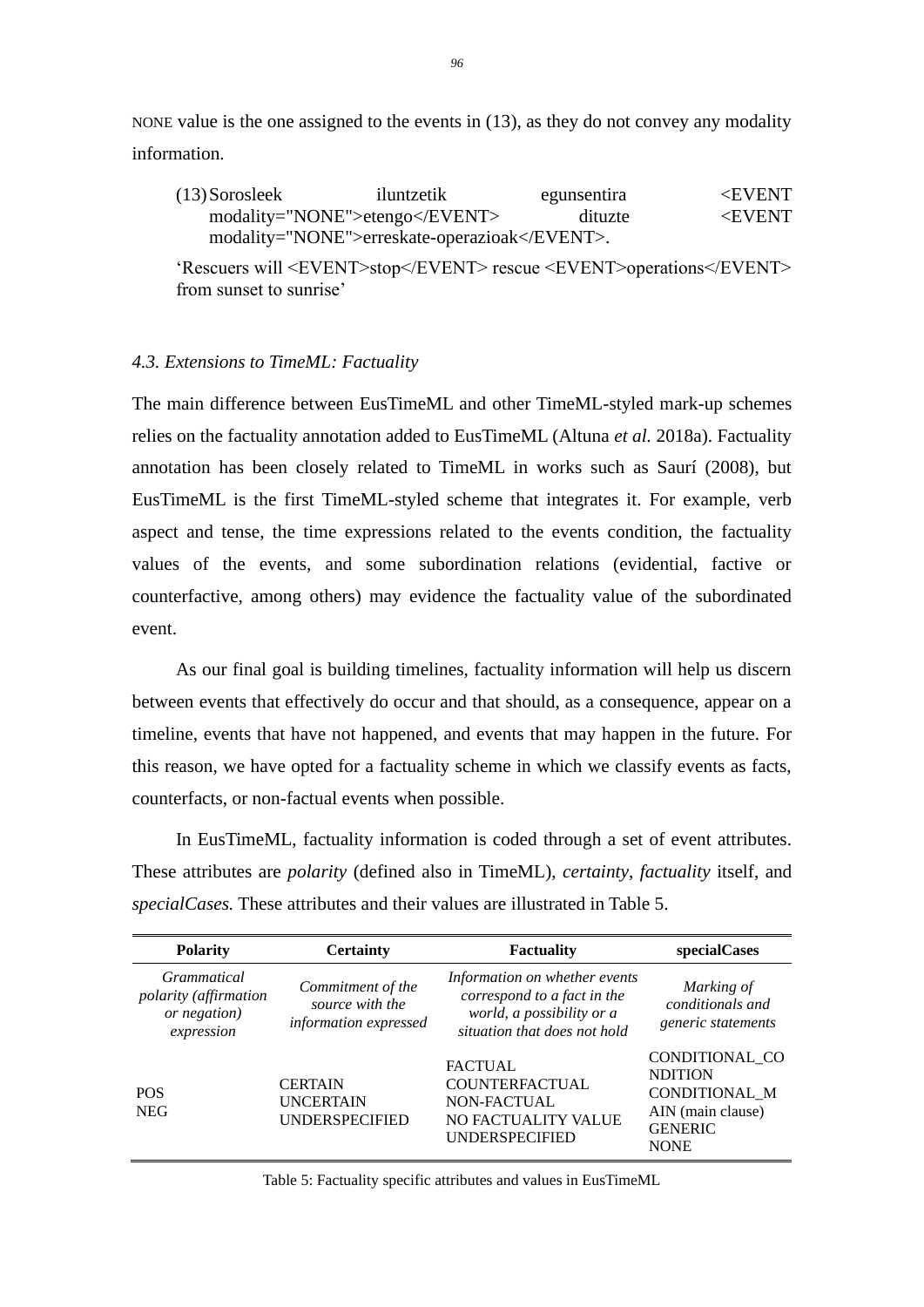We have represented the factuality information of the events in  $(8)$  as shown in example  $(14)$ .

(14) Sorosleek iluntzetik egunsentira <EVENT polarity="POS" certainty="CERTAIN" factuality="NON\_FACTUAL" specialCases="NONE">etengo</EVENT> dituzte <EVENT polarity=POS' certainty="CERTAIN" factuality="FACTUAL" specialCases="NONE">erreskate-operazioak</EVENT>.

'Rescuers will <EVENT>stop</EVENT> rescue <EVENT>operations</EVENT> from sunset to sunrise'

# *4.4. Final EusTimeML definition and usage*

Taking into account the decisions we made, the attributes and values for event annotation in EusTimeML are presented in Table 6. The remaining tags preserve the original TimeML attributes and the only differences in annotation are the ones presented in Section 4.2.1. As a consequence, annotations following EusTimeML remain easily transferable and comparable to other annotations carried out following any of the TimeML-styled schemes.

| <b>Event attributes</b>               | <b>Values</b>                                                                      |  |
|---------------------------------------|------------------------------------------------------------------------------------|--|
| Event ID (eid)                        | $e$ integer                                                                        |  |
| Event instance ID (eiid)              | ei <integer></integer>                                                             |  |
| Class ( <i>class</i> )                | REPORTING, PERCEPTION, ASPECTUAL, I_ACTION, I_STATE,<br><b>OCCURRENCE, STATE</b>   |  |
| Tense <i>(tense)</i>                  | PAST, PRESENT, HYPOTHETICAL, NONE                                                  |  |
| Aspect ( <i>aspect</i> )              | PERFECT, -PERFECT, FUTURE, NONE                                                    |  |
| Part of speech ( <i>pos</i> )         | ADJECTIVE, NOUN, VERB, ADVERB, OTHER                                               |  |
| Polarity ( <i>polarity</i> )          | NEG, POS                                                                           |  |
| Modality ( <i>modality</i> )          | AHAL, BEHAR, NAHI, NONE                                                            |  |
| Certainty ( <i>certainty</i> )        | CERTAIN, UNCERTAIN, UNDERSPECIFIED                                                 |  |
| Factuality ( <i>factuality</i> )      | NON FACTUAL,<br>COUNTERFACTUAL,<br>FACTUAL.<br>NO FACTUALITY VALUE, UNDERSPECIFIED |  |
| Special cases ( <i>specialCases</i> ) | CONDITIONAL_MAIN<br>CONDITIONAL_CONDITION,<br>CLAUSE,<br><b>GENERIC, NONE</b>      |  |

Table 6: event attributes and values in EusTimeML

The mark-up language described in the preceding sections has been used for the annotation of *EusTimeBank*, the gold standard corpus for temporal information in Basque. *EusTimeBank* is a 92-document corpus (23,000 tokens) made up of 86 news documents and 6 historical narratives. The corpus has been used for the training and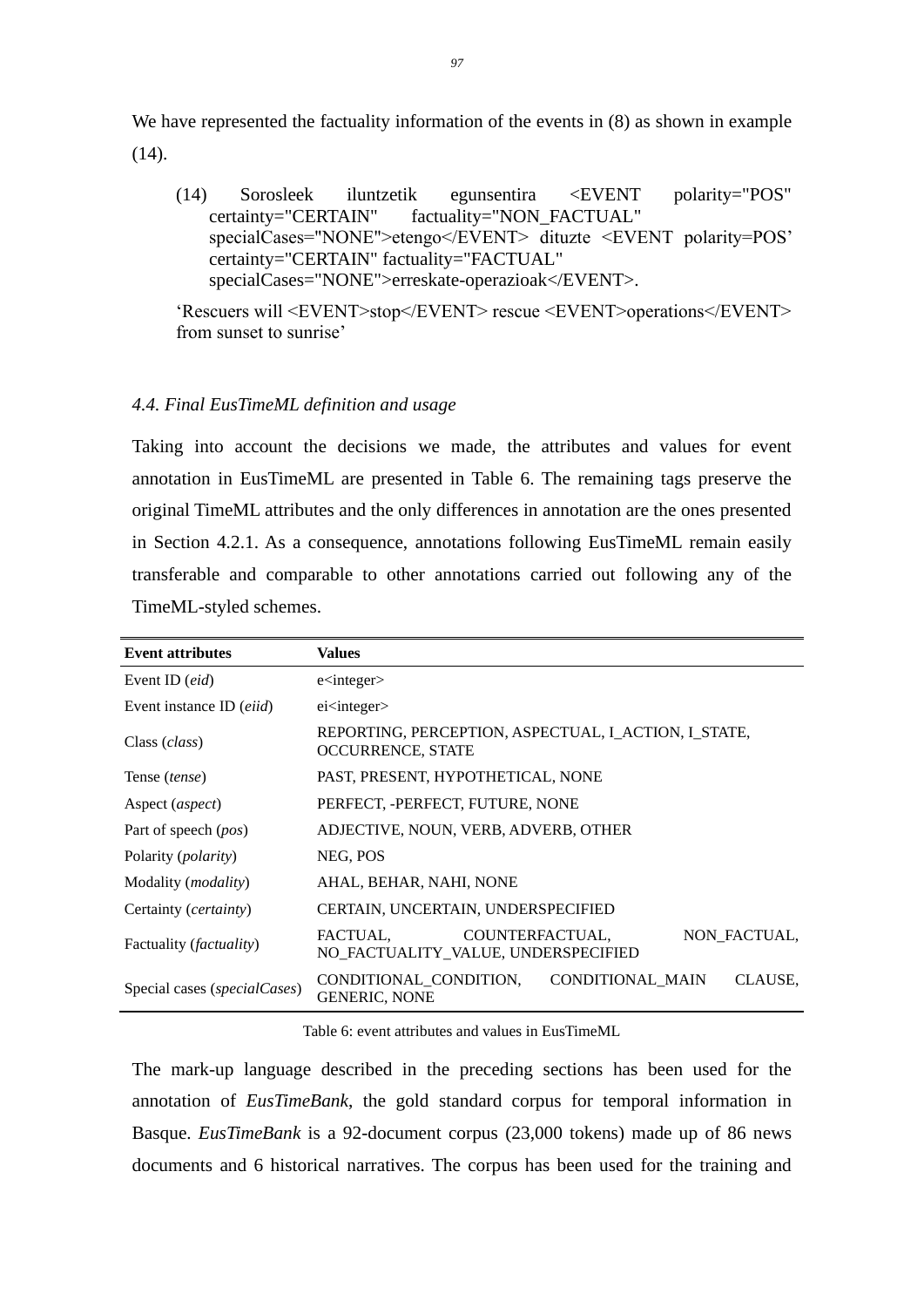evaluation of bTime<sup>3</sup> (Salaberri 2017) and EusHeidelTime<sup>4</sup> (Altuna *et al.* 2017). Additionally, the annotated documents obtained by those tools have been used as input for KroniXa (Altuna *et al*. under revision b), a tool to build timelines from Basque texts.

News and history texts are especially rich in temporal information, as they commonly narrate past events and offer the necessary information to arrange the events along the temporal axis. Hence, their narrative nature makes these texts an interesting basis for timeline generation. For this reason, a timeline dataset for the evaluation of KroniXa has been created from *EusTimeBank* (Altuna *et al*. 2019).

# 5. DISCUSSION

The creation of EusTimeML has been the first step towards automatic temporal information extraction from Basque texts. In order to be able to compare the Basque annotated corpora and the results obtained by NLP tools for Basque with the NLP resources for other languages, comparable annotation schemes and evaluation measures should be adopted. Hence, as TimeML schemes are widely used in English, Spanish and French, building the TimeML-compliant EusTimeML has been a convenient option.

The decisions on EusTimeML have been validated by means of a set of manual annotation efforts (Altuna *et al*. 2014, 2018a, 2018b; Altuna 2018), in which interannotator agreement has been measured. Manual annotation analysis has shown that EusTimeML annotation guidelines are unambiguous for most of the elements, but we must note that event classification has been a major source of disagreement as annotators have considered some event classes to be virtually indiscernible in some contexts. The discussions after the agreement assessment have led to a wide consensus on EusTimeML and a consistent set of annotation guidelines has been produced (Altuna *et al*. 2016).

As our final goal is generating timelines based on the temporal information contained in texts, we have paid special attention to similar work based on TimeML annotations. In fact, the suitability of TimeML to encode temporal information for timeline building has been called into question. Ning *et al*. (2018) argue that the scarcity of intrasentential temporal relations heavily affects the event-event ordering. This

<sup>&</sup>lt;sup>3</sup> Event and temporal relation extraction and classification tool.

<sup>4</sup> Time expression extraction and normalisation tool.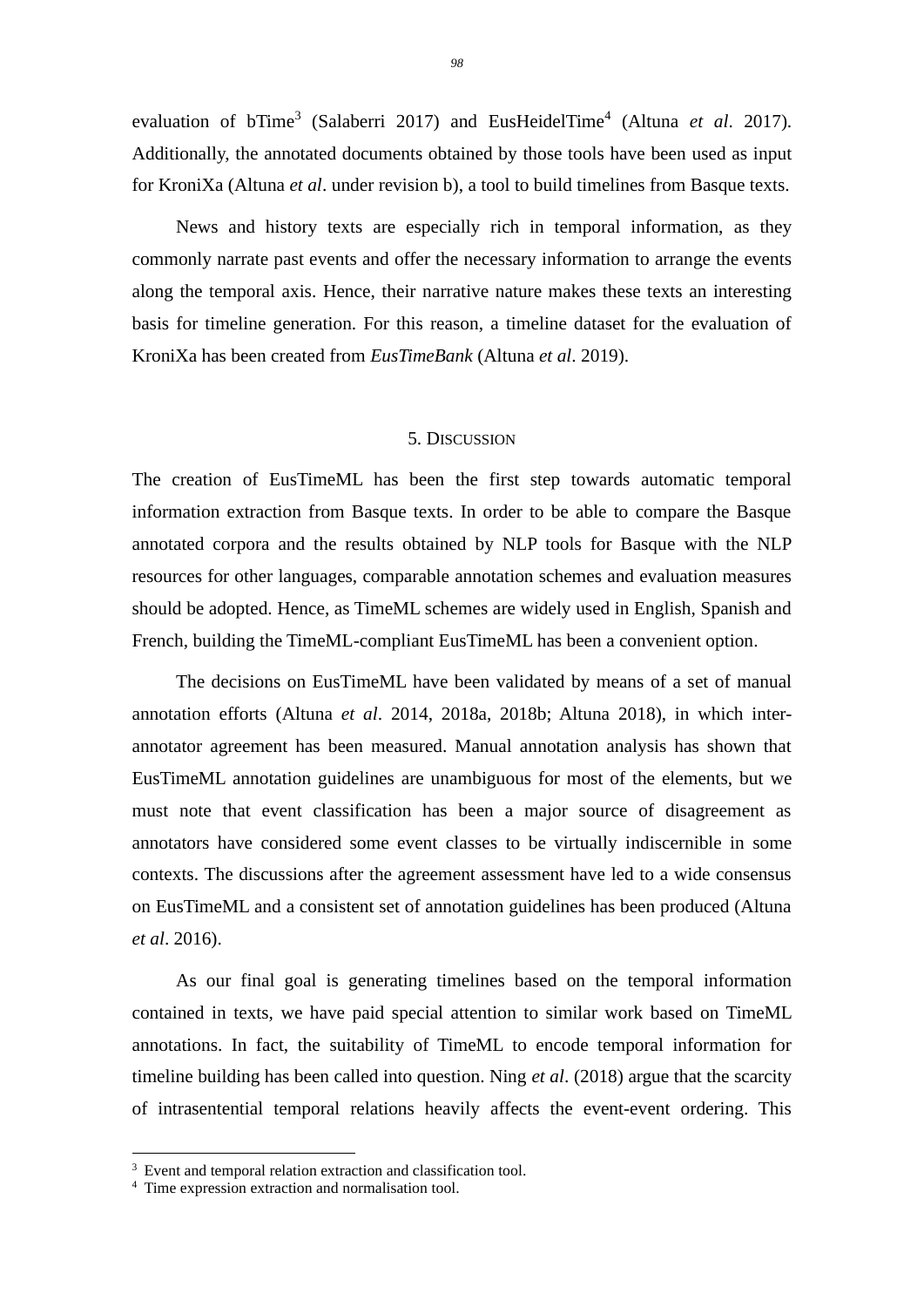opinion is shared by Derczynski *et al*. (2013), as they proposed TimeML-Dense, although timeline building was not their final goal. Laparra *et al*. (2017) are also aware of the data sparsity problem for timeline building provided by TimeML annotations. They thus propose assigning the same time tag to all events a certain entity takes part in if they share the same tense, as a way to increase the number of anchored events. This partially solves the lack of temporal relations between events in the text. In Altuna *et al*. (under revision b) we have also found that some time expressions can have more than one correct normalised value in TimeML, which causes unnecessary time expression ordering problems as simultaneous events can be incorrectly placed in two different time points. For example, the quarters of the year may get different normalised values depending on whether they are referred to as quarters of a natural year or of a fiscal year.

Nonetheless, we consider that EusTimeML still offers sufficient information for timeline building. It should be taken into account that, even if bTime can only deal with a restricted set of temporal relations, experiments with KroniXa have shown very promising results, as a third of the events are correctly placed in the timelines.

Other authors have also highlighted some points in which TimeML struggles to properly encode temporal information. Ehrmann and Hagège (2009) noted that TimeML neither offered precise guidelines for time expression classification nor a clear distinction between characterisation and reference calculation annotations. According to them, a time expression such as *2 days before yesterday* should be considered a date, and *2 days* should be used to calculate its reference; TimeML proposes to annotate a duration (*2 days*) and a date (*yesterday*), instead. This same concern is shared by Bethard (2013) who proposes a scheme (SLATE) that allows machine-learning calculations.

Along the same lines, Laparra *et al*. (2018) identified the incapacity of TimeML to annotate compositional time expressions such as *Saturdays since March 6*, in which a set of dates is bounded by a determined time point. Event annotation through TimeML has also been a matter of discussion among scholars. For example, as Leeuwenberg and Moens (2019) point out, event durations cannot be explicitly tagged through TimeML, as no scheme for marking the durative (or punctual) nature of the events is provided. In spite of these flaws, TimeML is still the most widely used mark-up language for temporal information annotation.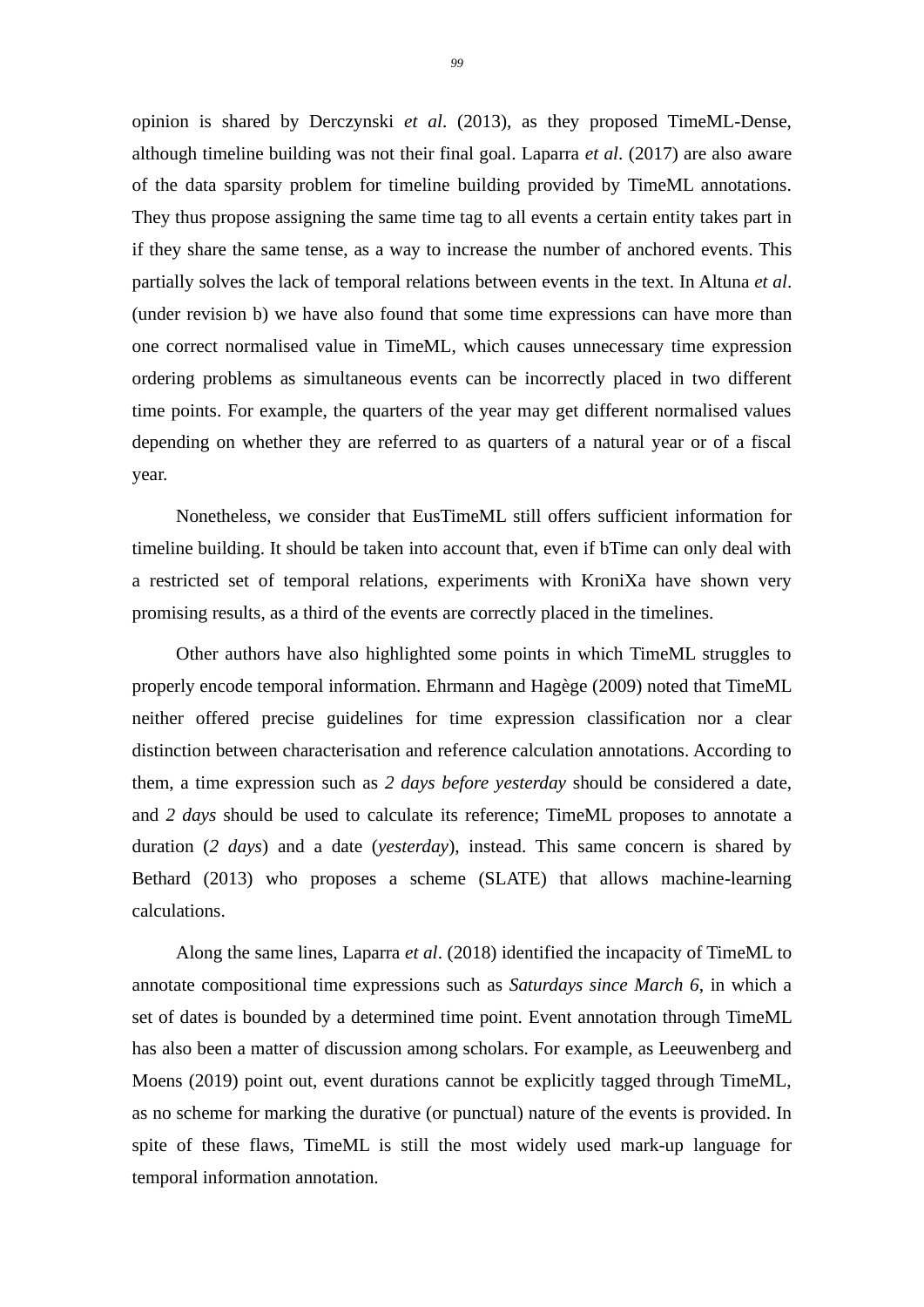#### 6. CONCLUSIONS

EusTimeML addresses the need for a temporal information mark-up language for Basque that can deal with its language-specific features. Nevertheless, even if it contains some modifications, it is largely comparable to other TimeML-styled schemes. Adding factuality information has contributed to enlarging the amount of relevant information for timeline generation, which is our final goal.

In fact, EusTimeML has been the first step towards temporal information processing in Basque as it has been the mark-up language used for the *EusTimeBank* annotation, the corpus used for the development of the EusHeidelTime and bTime tools for temporal information extraction and normalisation. Furthermore, documents annotated following EusTimeML have also been used to generate timelines for the evaluation of KroniXa.

EusTimeML is now ready to use, although its customisability still allows for improvements and expansions. Addressing duration anchoring and increasing the amount of intrasentential temporal relations should be a goal for the TimeML community.

#### **REFERENCES**

- Alegria, Iñaki and Kepa Sarasola. 2017. Language technology for language communities: An overview based on our experience. In Nicholas Ostler ed. *FEL XXI Alcanena 2017 Communities in Control*. Hungerford, UK: Foundation for Endangered Languages, DIDLeS, SOAS World Languages Institute and Mercator Research Centre, 91–97.
- Altuna, Begoña. 2018. *Euskarazko denbora-egituren azterketa eta corpusaren sorrera / Analysis of Basque temporal constructions and the creation of a corpus*. Donostia: University of the Basque Country dissertation.
- Altuna, Begoña, María Jesús Aranzabe and Arantza Díaz de Ilarraza. 2014. Euskarazko denbora-egiturak. Azterketa eta etiketatze-esperimentua. *Linguamática* 6/2: 13– 24.
- Altuna, Begoña, María Jesús Aranzabe and Arantza Díaz de Ilarraza. 2016. *Euskarazko denbora-egiturak etiketatzeko gidalerroak v2.0* (UPV/EHU/LSI/TR;01-2016). Donostia: University of the Basque Country.
- Altuna, Begoña, María Jesús Aranzabe and Arantza Díaz de Ilarraza. 2017. EusHeidelTime: Time expression extraction and normalisation for Basque. *Procesamiento del Lenguaje Natural* 59: 15–22.
- Altuna, Begoña, María Jesús Aranzabe and Arantza Díaz de Ilarraza. 2018a. An event factuality annotation proposal for Basque. In Andrew U. Frank, Christine Ivanovic, Francesco Mambrini, Marco Passarotti and Caroline Sporleder eds.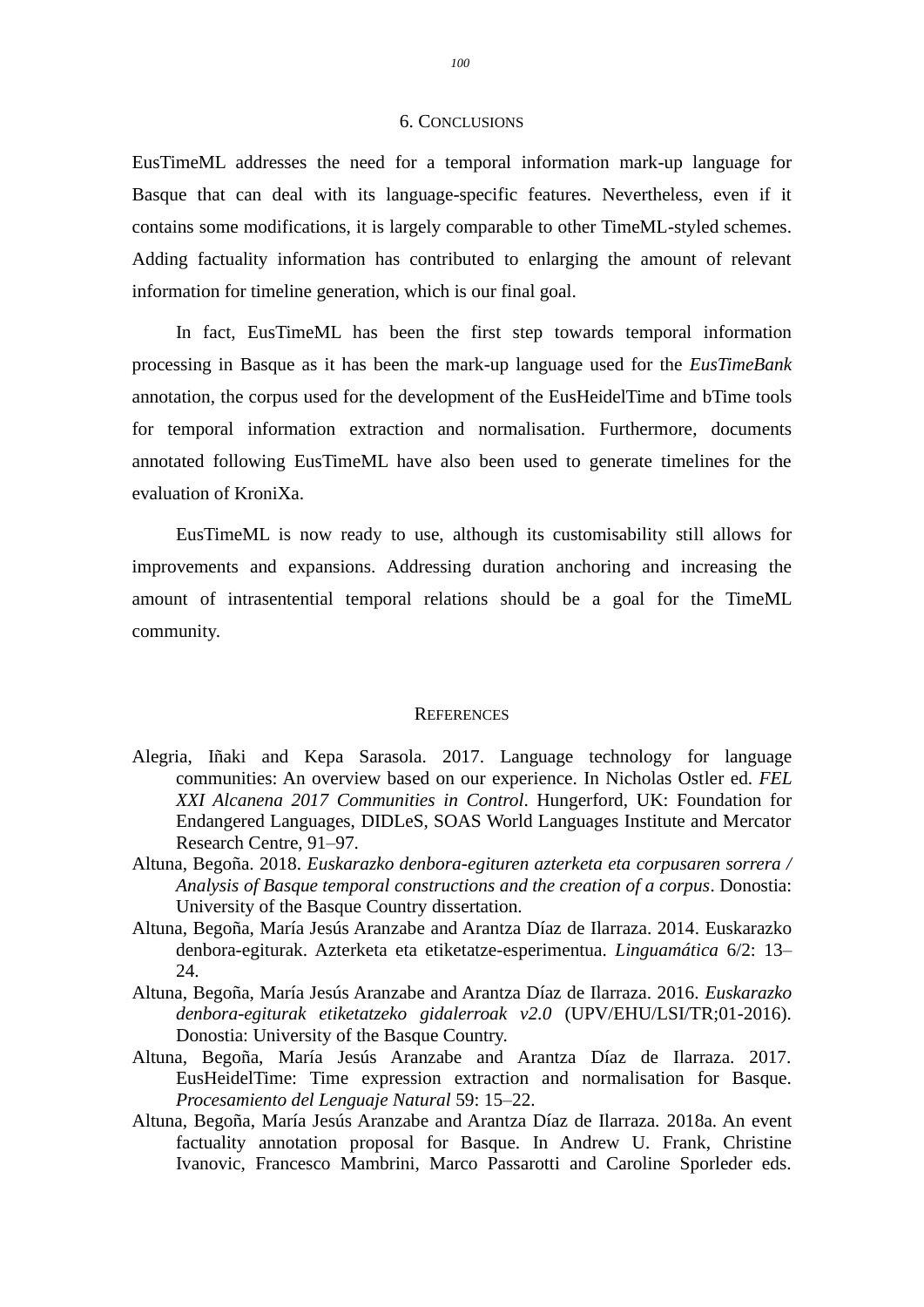*Proceedings of the Second Workshop on Corpus-Based Research in the Humanities (CRH-2)*, Vol. 1. Vienna: Gerastree Proceedings, 15–24.

- Altuna, Begoña, María Jesús Aranzabe and Arantza Díaz de Ilarraza. 2018b. Adapting TimeML to Basque: Event annotation. In Alexander Gelbukh ed. *Computational Linguistics and Intelligent Text Processing, Lecture Notes in Computer Science (LNCS)* 9624. Cham: Springer International Publishing, 565–577.
- Altuna, Begoña, María Jesús Aranzabe and Arantza Díaz de Ilarraza. 2019. EusTimeBank-TL corpusa: Denbora-informaziodun testuetatik denbora-lerroetara. In Olatz Arbelaitz, Urtzi Etxeberria, Ainhoa Latatu, Miren Josu Ormaetxebarria eds. *III. Ikergazte. Nazioarteko Ikerketa Euskaraz, Giza Zientziak eta Artea*, Vol. 1. Bilbao: Udako Euskal Unibertsitatea, 83–90.
- Altuna, Begoña, María Jesús Aranzabe and Arantza Díaz de Ilarraza. Under revision a. EusTimeBank: A corpus for temporal information processing in Basque. *Language Resources and Evaluation*. Cham: Springer International Publishing.
- Altuna, Begoña, Ander Soraluze, María Jesús Aranzabe, Olatz Arregi and Arantza Díaz de Ilarraza. Under revision b. KroniXa: Timeline creation from Basque texts. *Digital Scholarship in the Humanities*. Oxford: Oxford University Press.
- Bauer, Sandro, Stephen Clark and Thore Graepel. 2015. Learning to identify historical figures for timeline creation from Wikipedia articles. In Lucia Aiello and Daniel E. McFarland eds. *SocInfo 2014 International Workshops, Revised Selected Papers*. Barcelona, Spain: Springer, 234–243.
- Bethard, Steven. 2013. A synchronous context free grammar for time normalization. In David Yarowsky, Timothy Baldwin, Anna Korhonen, Karen Livescu and Steven Bethard eds. *Proceedings of the 2013 Conference on Empirical Methods in Natural Language Processing*. Seattle, USA: Association for Computational Linguistics, 821–826.
- Bittar, André. 2010. *Building a TimeBank for French: A Reference Corpus Annotated According to the ISO-TimeML Standard*. Paris: Université Paris Diderot dissertation.
- Caselli, Tommaso, Valentina Bartalesi Lenzi, Rachele Sprugnoli, Emanuele Pianta and Irina Prodanof. 2011. Annotating events, temporal expressions and relations in Italian: The It-TimeML experience for the Ita-TimeBank. In Nancy Ide, Adam Meyers, Sameer Pradhan and Katrin Tomanek eds. *Proceedings of the 5th Linguistic Annotation Workshop*. Portland, Oregon: Association for Computational Linguistics, 143–151.
- Caselli, Tommaso and Piek Vossen. 2017. The Event StoryLine Corpus: A new benchmark for causal and temporal relation extraction. In Tommaso Caselli, Ben Miller, Marieke van Erp, Piek Vossen, Martha Palmer, Eduard Hovy, Teruko Mitamura and David Caswell eds. *Proceedings of the Events and Stories in the News Workshop.* Vancouver, Canada: Association for Computational Linguistics 77–86.
- Cassidy, Taylor, Bill McDowell, Nathanael Chambers and Steven Bethard. 2014. An annotation framework for dense event ordering. In Kristina Toutanova and Hua Wu eds. *Proceedings of the 52nd Annual Meeting of the Association for Computational Linguistics (Volume 2: Short Papers)*. Baltimore, Maryland, USA: Association for Computational Linguistics, 501–506.
- Costa, Francisco and António Branco. 2012. TimeBankPT: a TimeML annotated corpus of Portuguese. In Nicoletta Calzolari, Khalid Choukri, Thierry Declerck, Mehmet Uğur Doğan, Bente Maegaard, Joseph Mariani, Jan Odijk, and Stelios Piperidis eds. *Proceedings of the Eighth International Conference on Language Resources*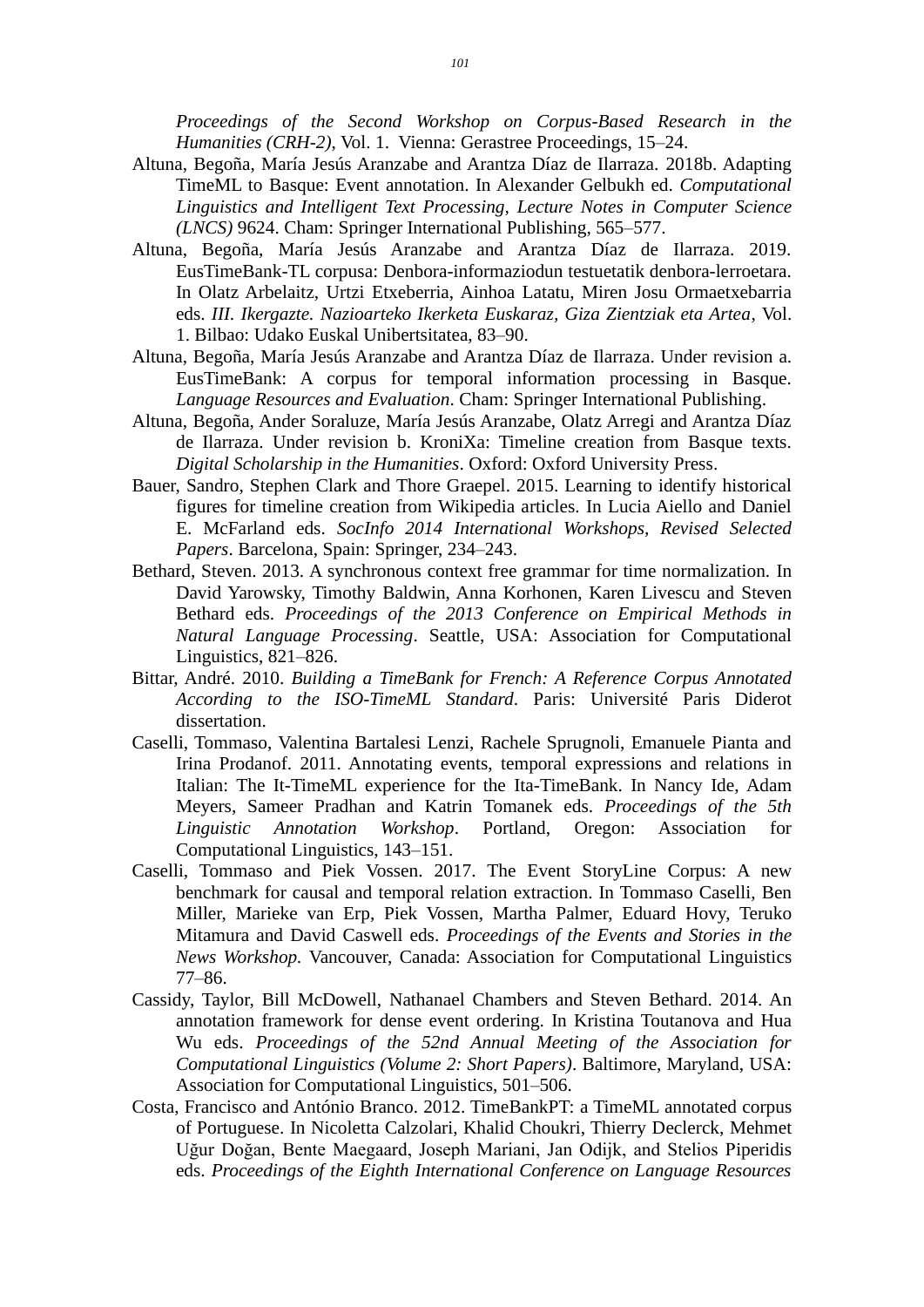*and Evaluation (LREC-2012)*. Istanbul, Turkey: European Language Resources Association (ELRA), 3727–3734.

- Derczynski, Leon and Kalina Bontcheva. 2014. PHEME: veracity in digital social networks. In Harry Bunt ed. *Proceedings of the 10th Joint ACL – ISO Workshop on Interoperable Semantic Annotation (ISA)*. Reykiavic: Association for Computational Linguistics, 65–68.
- Derczynski Leon, Héctor Llorens, and Naushad UzZaman. 2013. TimeML-Strict: clarifying temporal annotation. Computing Research Repository (CoRR) abs/1304.7289.<http://arxiv.org/abs/1304.7289> (29 December, 2019.)
- Ehrmann, Maud and Caroline Hagège. 2009. Proposition de caracterisation et de typage des expressions temporelles en contexte. In Adeline Nazarenko and Thierry Poibeau eds. *Actes de la 16ème Conférence sur le Traitement Automatique des Langues Naturelles*. Senlis, France: Association pour le Traitement Automatique des Langues.
- Ferro, Lisa, Laurie Gerber, Inderjeet Mani, Beth Sundheim and George Wilson. 2003. *TIDES 2003 Standard for the Annotation of Temporal Expressions*. McLean, USA: The MITRE Corporation.
- Forăscu, Corina and Dan Tufiş. 2012. Romanian TimeBank: An annotated parallel corpus for temporal information. In Nicoletta Calzolari, Khalid Choukri, Thierry Declerck, Mehmet Uğur Doğan, Bente Maegaard, Joseph Mariani, Jan Odijk, and Stelios Piperidis eds. *Proceedings of the Eighth International Conference on Language Resources and Evaluation (LREC-2012)*. Istanbul, Turkey: European Language Resources Association (ELRA), 3762–3766.
- Jeong, Young-Seob, Zae Myung Kim, Hyun-Woo Do, Chae-Gyun Lim and Ho-Jin Choi. 2015. Temporal information extraction from Korean texts. In Afra Alishahi and Alessandro Moschitti eds. *Proceedings of the 19th Conference on Computational Natural Language Learning, CoNLL 2015*. Beijing, China: Association for Computational Linguistics, 279–288.
- Kawai, Hideki, Adam Jatowt, Katsumi Tanaka, Kazuo Kunieda, and Keiji Yamada. 2010. Chronoseeker: Search engine for future and past events. In Dongsoo S. Kim, Sang-Wook Kim, Suk-Han Lee, Lajos Hanzo and Roslan Ismail eds. *Proceedings of the 4th International Conference on Ubiquitous Information Management and Communication, ICUIMC '10*. New York, USA: Association for Computing Machinery, 25:1–25:10.
- Kocoń, Jan and Michał Marcińczuk. 2015. Recognition of Polish temporal expressions. In Galia Angelova, Kalina Bontcheva and Ruslan Mitkov eds. *Proceedings of the Recent Advances in Natural Language Processing (RANLP 2015)*. Hissar, Bulgaria: RANLP, 282–290.
- Laparra, Egoitz, Rodrigo Agerri, Itziar Aldabe, German Rigau. 2017. Multi-lingual and cross-lingual timeline extraction. *Knowledge-Based Systems* 133, 77–89.
- Laparra, Egoitz, Dongfang Xu and Steven Bethard. 2018. From characters to time intervals: New paradigms for evaluation and neural parsing of time normalizations. *Transactions of the Association for Computational Linguistics* 6, 343–356.
- Leeuwenberg, Artuur and Francine Moens. 2019. A survey on temporal reasoning for temporal information extraction from text. *The Journal of Artificial Intelligence Research (JAIR)* 66: 341–380.
- Mani, Inderjeet and George Wilson. 2000. Robust temporal processing of news. *Proceedings of the 38th Annual Meeting on Association for Computational Linguistics*. Hong Kong: Association for Computational Linguistics, 69–76.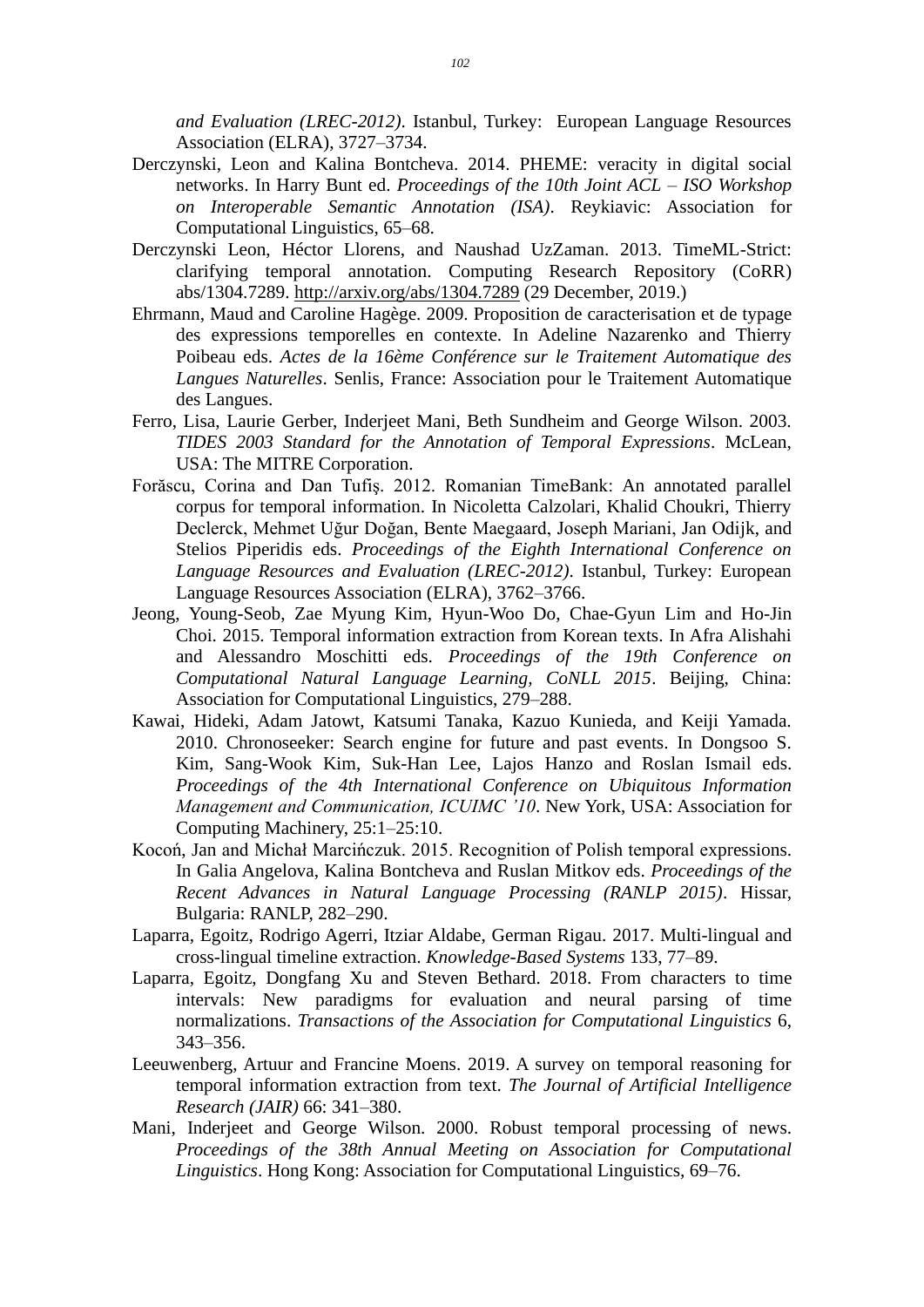- Minard, Anne-Lyse, Manuela Speranza, Ruben Urizar, Begoña Altuna, Marieke van Erp, Anneleen Schoen and Chantal van Son. 2016. MEANTIME, the NewsReader multilingual event and time corpus. In Nicoletta Calzolari, Khalid Choukri, Thierry Declerck, Sara Goggi, Marko Grobelnik, Bente Maegaard, Joseph Mariani, Hélène Mazo, Asunción Moreno, Jan Odijk and Stelios Piperidis eds. *Proceedings of the 10th Language Resources and Evaluation Conference (LREC 2016)*. Portorož, Slovenia: European Language Resources Association (ELRA), 4417–4422.
- Mostafazadeh, Nasrin, Nathanael Chambers, Xiaodong He, Devi Parikh, Dhruv Batra, Lucy Vanderwende, Pushmeet Kohli and James Allen. 2016. A corpus and cloze evaluation framework for deeper understanding of commonsense stories. In Kevin Knight, Ani Nenkova and Owen Rambow eds. *Proceedings of NAACL-HLT 2016*. San Diego, CA: Association for Computational Linguistics, 839–849.
- Ning, Qiang, Hao Wu and Dan Roth. 2018. A multi-axis annotation scheme for event temporal relations. In *Proceedings of the 56th Annual Meeting of the Association for Computational Linguistics (Volume 1: Long Papers)*. Melbourne, Australia: Association for Computational Linguistics, 1318–1328.
- Otegi, Arantxa, Nerea Ezeiza, Iakes Goenaga and Gorka Labaka. 2016. A modular chain of NLP tools for Basque. In Petr Sojka, Aleš Horák, Ivan Kopeček and Karel Pala eds. *Proceedings of the 19th International Conference on Text, Speech and Dialogue, TSD*. Cham: Springer, 93–100.
- Pustejovsky, James, José Castaño, Robert Ingria, Roser Saurí, Robert Gaizauskas, Andrea Setzer, Graham Katz and Dragomir Radev. 2003a. TimeML: Robust specification of event and temporal expressions in text. *New Directions in Question Answering* 3, 28–34.
- Pustejovsky, James, Patrick Hanks, Roser Saurí, Andrew See, Robert Gaizauskas, Andrea Setzer, Dragomir Radev, Beth Sundheim, David Day, Lisa Ferro and Marcia Lazo. 2003b. The TimeBank Corpus. In Dawn Archer, Paul Rayson, Andrew Wilson and Tony McEnery eds. *Proceedings of Corpus Linguistics 2003*. Lancaster, UK: UCREL, Lancaster University, 647–656.
- Pustejovsky, James, Marc Verhagen, Roser Saurí, Jessica Littman, Robert Gaizauskas, Graham Katz, Inderjeet Mani, Robert Knippen, Andrea Setzer. 2006. *TimeBank 1.2 LDC2006T08*. Web Download. Philadelphia: Linguistic Data Consortium. Retrieved from <https://catalog.ldc.upenn.edu/LDC2006T08>
- Pustejovsky, James, Kiyong Lee, Harry Bunt, and Laurent Romary. 2010. ISO-TimeML: An international standard for semantic annotation. In Nicoletta Calzolari, Khalid Choukri, Bente Maegaard, Joseph Mariani, Jan Odijk, Stelios Piperidis, Mike Rosner and Daniel Tapias eds. *Proceedings of the Seventh International Conference on Language Resources and Evaluation (LREC'10)*. La Valletta: Association for Computational Linguistics, 394–397.
- Radinsky, Kira and Eric Horvitz. 2013. Mining the web to predict future events. In Stefano Leonardi, Alessandro Panconesi, Paolo Ferragina and Aristides Gionis eds. *Proceedings of the sixth ACM international conference on Web search and data mining*. New York: Association for Computing Machinery, 255–264.
- Salaberri, Haritz. 2017. *Rol semantikoen etiketatzeak testuetako espazio-denbora informazioaren prozesamenduan daukan eraginaz*. Donostia: University of the Basque Country dissertation.
- Saurí, Roser. 2008. *A Factuality Profiler for Eventualities in Text*. Waltham, MA: Brandeis University dissertation.